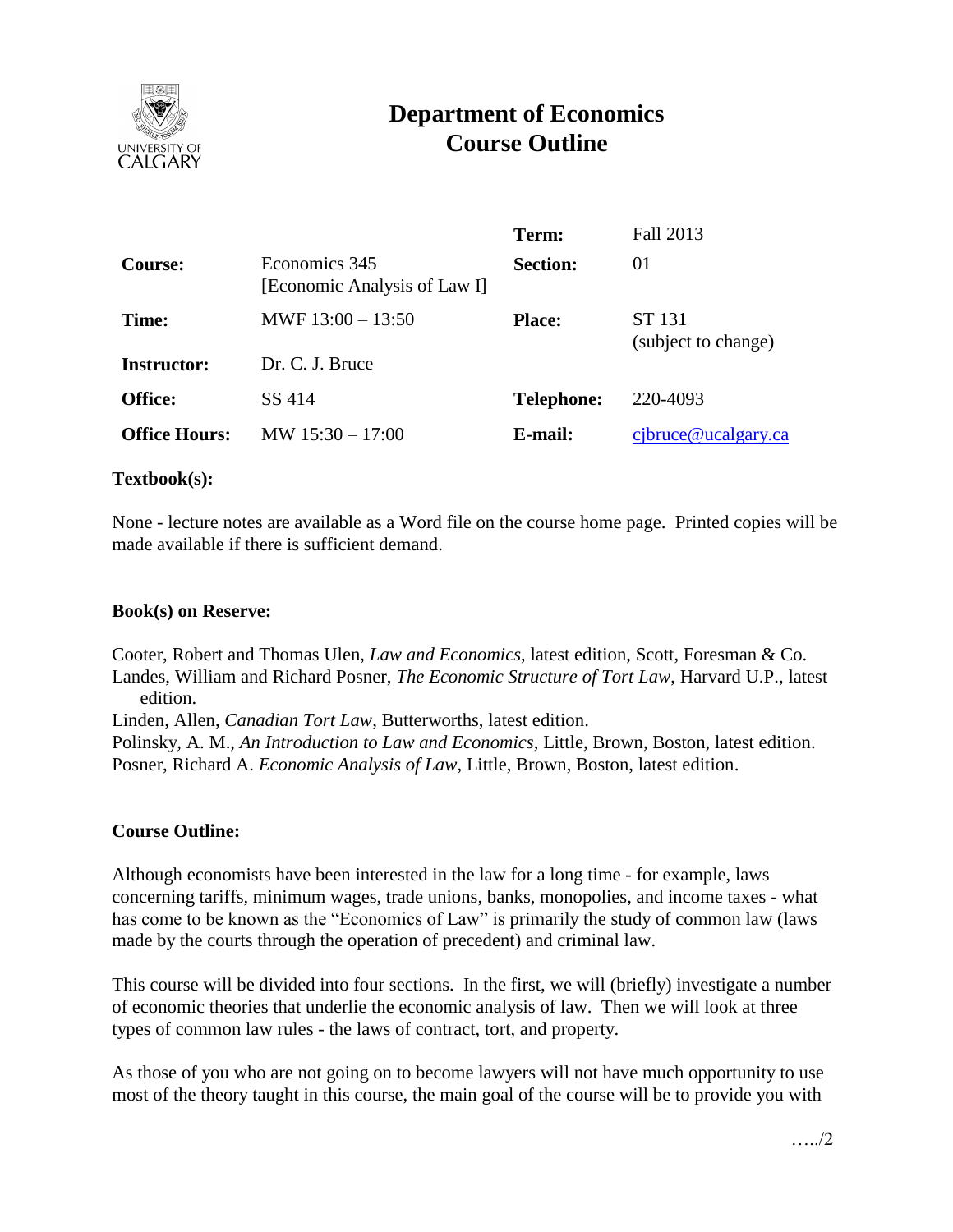experience applying rigorous logic to topics about which most of us are accustomed to thinking in emotional terms.

## **Grade Determination and Final Examination Details:**

There will be two take-home assignments worth 20 percent each (due October 25 and November 22), an essay worth 35 percent (due December 6), and a final exam worth 25 percent. The assignments and essay may involve group work (see below). To calculate your final letter grade I will sum your marks on your assignments, essay, and exam to get a mark out of 100.

Tests and final exams are marked on a numerical (percentage) basis, and then converted to letter grades. The course grade is then calculated using the weights indicated above. As a guide to determining standing, these letter grade equivalences will generally apply:

| $A+ 90-100$                   | B 73.5 - 76.4                             | $C-60-63.4$       |
|-------------------------------|-------------------------------------------|-------------------|
| A $83 - 89.9$                 | $B - 70 - 73.4$                           | $D = 56.5 - 59.9$ |
| A- $80 - 82.9$ C+ 66.5 - 69.9 |                                           | D $50 - 56.4$     |
|                               | $B+$ 76.5 - 79.9 C 63.5 - 66.4 F 0 - 49.9 |                   |

A passing grade on any particular component of the course is not required for a student to pass the course as a whole.

Non-programmable calculators will be allowed during the writing of tests or final examinations.

There will be a Registrar scheduled final examination, lasting 2 hours and held in a classroom. Essays will be returned to students at the final exam.

Tests and exams will not involve multiple choice questions.

# **Group Work:**

Assignments and essays may be done individually or as a member of a two-person group. Each group will submit only one set of answers per assignment. Group composition does not need to remain fixed. If you wish, you can form new groups for each project.

If you feel that you did an unfair proportion of your group's work, you may indicate that to me at the time you hand in the assignment and I will adjust the group members' relative marks accordingly. (For example, if I find that one member did 20 percent more work than the other, I will give first member 1.10 times the group mark and the second 0.90 times the group mark.)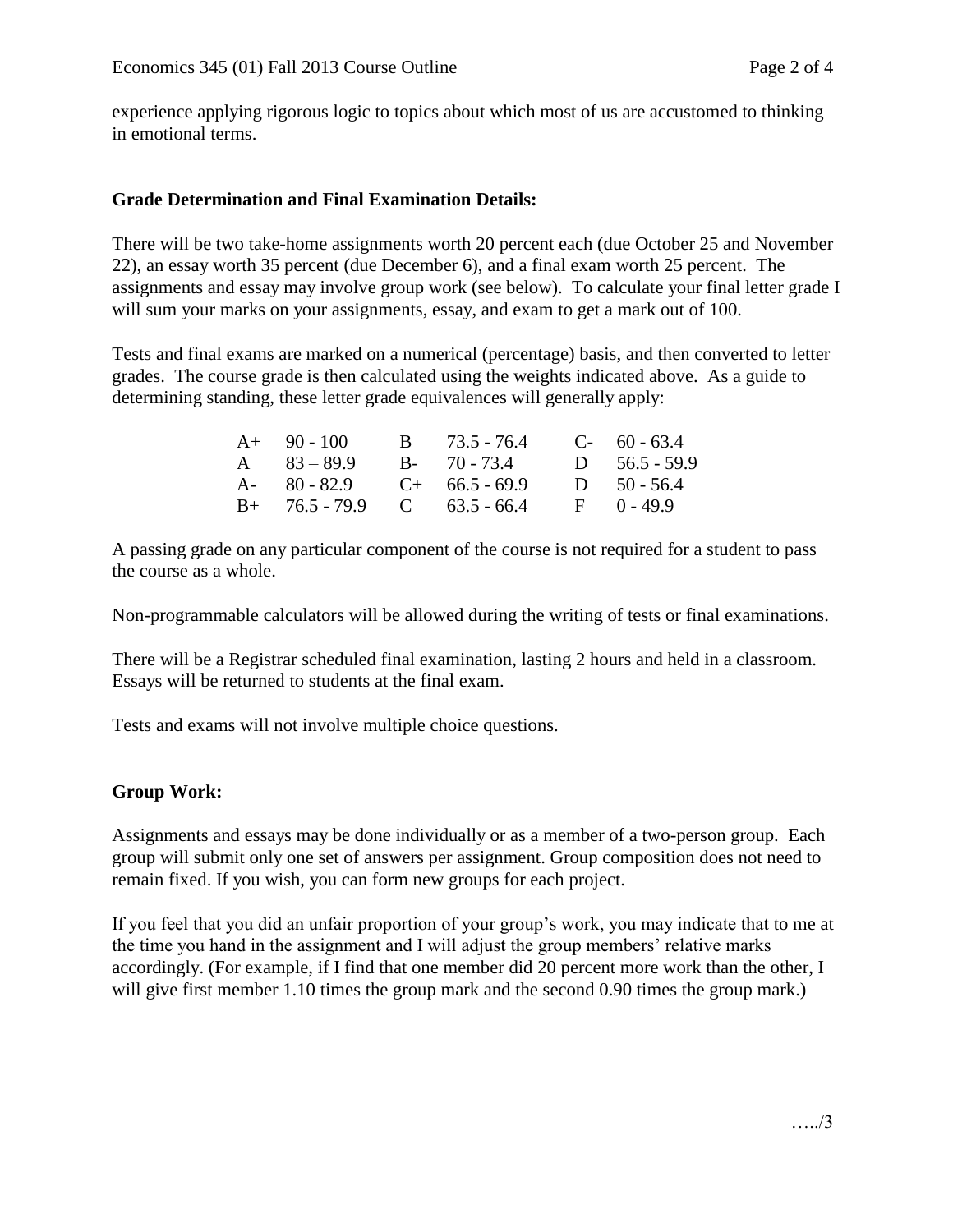## **Notes:**

- Students seeking reappraisal of a piece of graded term work (term paper, essay, etc.) should discuss their work with the Instructor *within* fifteen days of the work being returned to the class.
- Make-up examinations and deferred examinations will not be given *except in cases of extreme personal emergencies*. Also, examinations will not be given *before* the indicated dates.
- **Blackboard:** This course will make use of Blackboard students who are registered in the course can log on at<http://blackboard.ucalgary.ca/webapps/login> . Please note that Blackboard features a class e-mail list that I will use. It is your responsibility to ensure that Blackboard uses the e-mail address of your choice; **and that the e-mail address recorded by the Registrar is correct.** (You can check your address on MyUofC.)
- It is the student's responsibility to request academic accommodations. If you are a student with a documented disability who may require academic accommodation and have not registered with the Disability Resource Centre, please contact their office at 220-8237. Students who have not registered with the Disability Resource Centre are not eligible for formal academic accommodation. You are also required to discuss your needs with your instructor no later than fourteen (14) days after the start of this course.

Students' Union Vice-President Academic: Emily Macphail Phone: 403-220-3911 E-mail [suvpaca@ucalgary.ca](mailto:subpaca@ucalgary.ca)

Students' Union Faculty Representative (Arts) Phone: 403-220-3913Office: MSC 251 E-mail [arts1@su.ucalgary.ca](mailto:arts1@su.ucalgary.ca) [arts2@su.ucalgary.ca,](mailto:arts2@su.ucalgary.ca) [arts3@su.ucalgary.ca,](mailto:arts3@su.ucalgary.ca) [arts4@su.ucalgary.ca](mailto:arts4@su.ucalgary.ca)

Society of Undergraduates in Economics (S.U.E.): [www.ucalgary.ca/sue](http://www.fp.ucalgary.ca/econ)

Society of Undergraduates in Economics is a student run organization whose main purpose is to assist undergraduate economics students succeed both academically and socially at the University of Calgary. Services include access to the exam bank, career partnerships with the Career Centre through hosting industry nights and information sessions, recognizing achievements in teaching, and organizing social events for members. They invite you to join by contacting [sue@ucalgary.ca.](mailto:sue@ucalgary.ca)